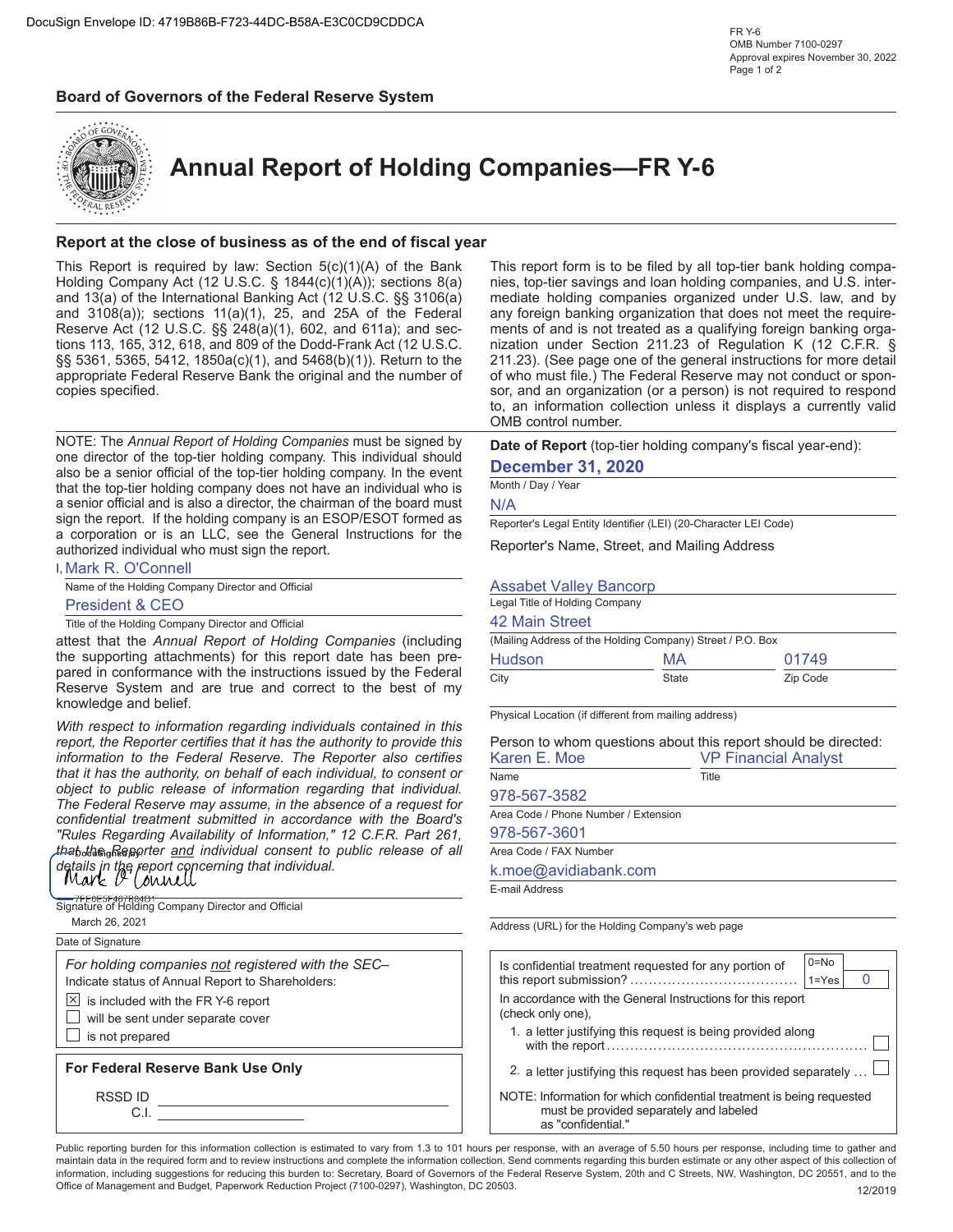# **For Use By Tiered Holding Companies**

*Top-tiered holding companies must list the names, mailing address, and physical locations of each of their subsidiary holding companies below.*

| Legal Title of Subsidiary Holding Company |                                                                       |          |      | Legal Title of Subsidiary Holding Company                             |          |  |  |  |  |
|-------------------------------------------|-----------------------------------------------------------------------|----------|------|-----------------------------------------------------------------------|----------|--|--|--|--|
|                                           | (Mailing Address of the Subsidiary Holding Company) Street / P.O. Box |          |      | (Mailing Address of the Subsidiary Holding Company) Street / P.O. Box |          |  |  |  |  |
| City                                      | <b>State</b>                                                          | Zip Code | City | State                                                                 | Zip Code |  |  |  |  |
|                                           | Physical Location (if different from mailing address)                 |          |      | Physical Location (if different from mailing address)                 |          |  |  |  |  |
| Legal Title of Subsidiary Holding Company |                                                                       |          |      | Legal Title of Subsidiary Holding Company                             |          |  |  |  |  |
|                                           | (Mailing Address of the Subsidiary Holding Company) Street / P.O. Box |          |      | (Mailing Address of the Subsidiary Holding Company) Street / P.O. Box |          |  |  |  |  |
| City                                      | State                                                                 | Zip Code | City | State                                                                 | Zip Code |  |  |  |  |
|                                           | Physical Location (if different from mailing address)                 |          |      | Physical Location (if different from mailing address)                 |          |  |  |  |  |
| Legal Title of Subsidiary Holding Company |                                                                       |          |      | Legal Title of Subsidiary Holding Company                             |          |  |  |  |  |
|                                           | (Mailing Address of the Subsidiary Holding Company) Street / P.O. Box |          |      | (Mailing Address of the Subsidiary Holding Company) Street / P.O. Box |          |  |  |  |  |
| City                                      | <b>State</b>                                                          | Zip Code | City | State                                                                 | Zip Code |  |  |  |  |
|                                           | Physical Location (if different from mailing address)                 |          |      | Physical Location (if different from mailing address)                 |          |  |  |  |  |
| Legal Title of Subsidiary Holding Company |                                                                       |          |      | Legal Title of Subsidiary Holding Company                             |          |  |  |  |  |
|                                           | (Mailing Address of the Subsidiary Holding Company) Street / P.O. Box |          |      | (Mailing Address of the Subsidiary Holding Company) Street / P.O. Box |          |  |  |  |  |
| City                                      | State                                                                 | Zip Code | City | State                                                                 | Zip Code |  |  |  |  |
|                                           | Physical Location (if different from mailing address)                 |          |      | Physical Location (if different from mailing address)                 |          |  |  |  |  |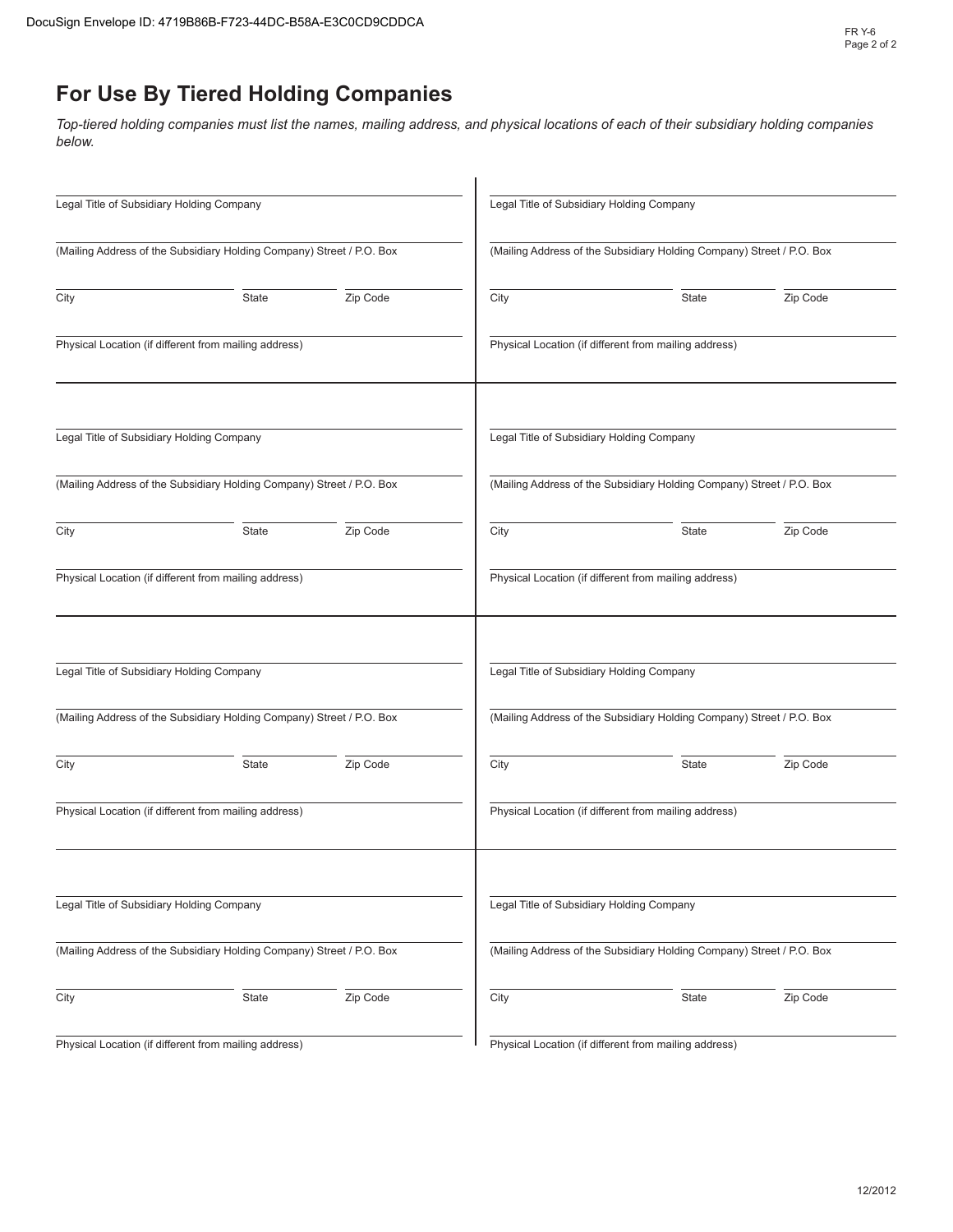## Report Item

- 1. The savings and loan holding company prepares an annual report for its securities holders and is not registered with the SEC. As specified by the responsible Reserve Bank, 2 copies are enclosed.
- 2a: Organizational Chart

# **FORM FR Y-6 ASSABET VALLEY BANCORP 42 MAIN STREET HUDSON, MA 01749**

**Fiscal Year ending December 31, 2020**

2b: Domestic branch listing provided to the Federal Reserve Bank

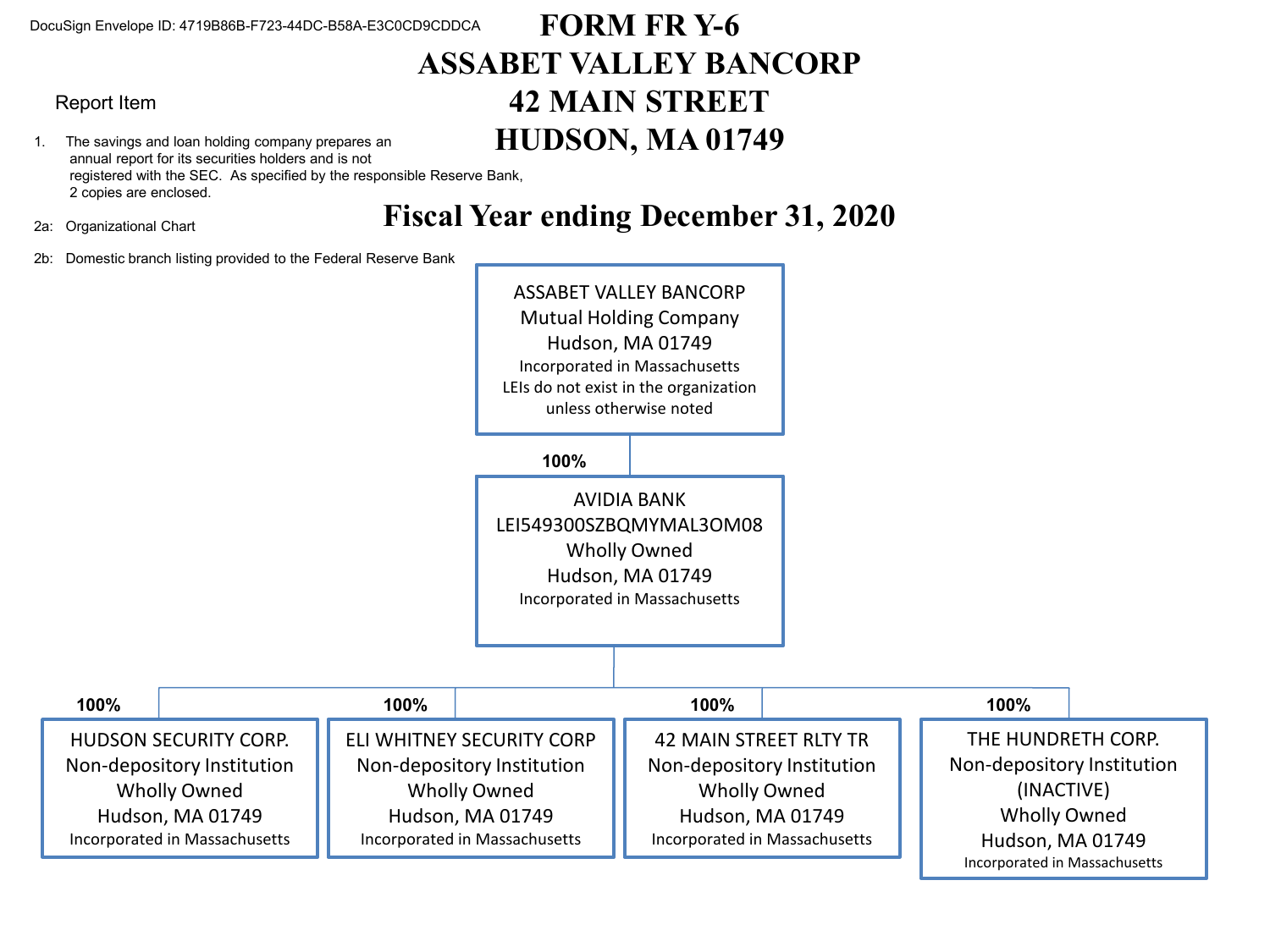**Results: A list of branches for your holding company: ASSABET VALLEY BANCORP (2465528) of HUDSON, MA.** The data are as of 12/31/2020. Data reflects information that was received and processed through 01/05/2021.

### **Reconciliation and Verification Steps**

1. In the **Data Action** column of each branch row, enter one or more of the actions specified below 2. If required, enter the date in the **Effective Date** column

#### **Actions**

**OK:** If the branch information is correct, enter 'OK' in the Data Action column.

**Change:** If the branch information is incorrect or incomplete, revise the data, enter 'Change' in the **Data Action** column and the date when this information first became valid in the **Effective Date** column. **Close:** If a branch listed was sold or closed, enter 'Close' in the **Data Action** column and the sale or closure date in the **Effective Date** column.

**Delete:** If a branch listed was never owned by this depository institution, enter 'Delete' in the **Data Action** column.

**Add:** If a reportable branch is missing, insert a row, add the branch data, and enter 'Add' in the **Data Action** column and the opening or acquisition date in the **Effective Date** column.

If printing this list, you may need to adjust your page setup in MS Excel. Try using landscape orientation, page scaling, and/or legal sized paper.

#### **Submission Procedure**

When you are finished, send a saved copy to your FRB contact. See the detailed instructions on this site for more information. If you are e-mailing this to your FRB contact, put your institution name, city and state in the subject line of the e-mail.

Note:

To satisfy the **FR Y-10 reporting requirements**, you must also submit FR Y-10 Domestic Branch Schedules for each branch with a **Data Action** of Change, Close, Delete, or Add.

The FR Y-10 report may be submitted in a hardcopy format or via the FR Y-10 Online application - https://y10online.federalreserve.gov.

\* FDIC UNINUM, Office Number, and ID\_RSSD columns are for reference only. Verification of these values is not required.

|  | Data Action Effective Date Branch Service Type | Branch ID RSSD* Popular Name |                                             | <b>Street Address</b>            | City               | State      | Zip Code County |           | Country                              |                     |                    | FDIC UNINUM* Office Number* Head Office Head Office ID RSSD* | <b>Comments</b> |
|--|------------------------------------------------|------------------------------|---------------------------------------------|----------------------------------|--------------------|------------|-----------------|-----------|--------------------------------------|---------------------|--------------------|--------------------------------------------------------------|-----------------|
|  | Full Service (Head Office)                     |                              | 619701 AVIDIA BANK                          | <b>42 MAIN STREET</b>            | <b>HUDSON</b>      | MA         | 01749           | MIDDLESEX | UNITED STATES Not Required           | Not Required        | AVIDIA BANK        | 619701                                                       |                 |
|  | Full Service                                   |                              | 3148882 CLINTON MAIN STREET BRANCH          | 1073 MAIN STREET, WOODRUFF PLAZA | <b>CLINTON</b>     | <b>MA</b>  | 01510           |           | WORCESTER UNITED STATES Not Required | Not Required        | <b>AVIDIA BANK</b> | 619701                                                       |                 |
|  | Full Service                                   |                              | 5193868 FRAMINGHAM BRANCH                   | 270 COCHITUATE ROAD              | <b>FRAMINGHAM</b>  | MA         | 01701           | MIDDLESEX | UNITED STATES Not Required           | Not Required        | <b>AVIDIA BANK</b> | 619701                                                       |                 |
|  | <b>Full Service</b>                            |                              | 684204 HUDSON SHOPPING CENTER BRANCH        | 221 WASHINGTON STREET            | <b>HUDSON</b>      | MA         | 01749           |           | MIDDLESEX UNITED STATES Not Required | <b>Not Required</b> | <b>AVIDIA BANK</b> | 619701                                                       |                 |
|  | Full Service                                   |                              | 5115392 POPE STREET FINANCIAL CENTER BRANCH | 17 POPE STREET                   | <b>HUDSON</b>      | MA         | 01749           | MIDDLESEX | UNITED STATES Not Required           | Not Required        | <b>AVIDIA BANK</b> | 619701                                                       |                 |
|  | Full Service                                   |                              | 3374104 LEOMINSTER BRANCH                   | 470 LANCASTER STREET             | LEOMINSTER         | MA         | 01453           |           | WORCESTER UNITED STATES Not Required | Not Required        | <b>AVIDIA BANK</b> | 619701                                                       |                 |
|  | Full Service                                   |                              | 2572444 MARLBOROUGH BRANCH                  | 256 MAPLE STREET                 | MARLBOROUGH        | <b>IMA</b> | 01752           | MIDDLESEX | UNITED STATES Not Required           | Not Required        | <b>AVIDIA BANK</b> | 619701                                                       |                 |
|  | <b>Full Service</b>                            |                              | 891703 NORTHBOROUGH BRANCH                  | 53 W MAIN ST                     | NORTHBOROUGH MA    |            | 01532           |           | WORCESTER UNITED STATES Not Required | Not Required        | <b>AVIDIA BANK</b> | 619701                                                       |                 |
|  | <b>Full Service</b>                            |                              | 2616414 SHREWSBURY BRANCH                   | 23 MAPLE AVENUE                  | SHREWSBURY         | <b>MA</b>  | 01545           |           | WORCESTER UNITED STATES Not Required | Not Required        | <b>AVIDIA BANK</b> | 619701                                                       |                 |
|  | <b>Full Service</b>                            |                              | 704906 WESTBOROUGH EAST BRANCH              | 100 EAST MAIN STREET             | <b>WESTBOROUGH</b> | <b>IMA</b> | 01581           |           | WORCESTER UNITED STATES Not Required | <b>Not Required</b> | <b>AVIDIA BANK</b> | 619701                                                       |                 |